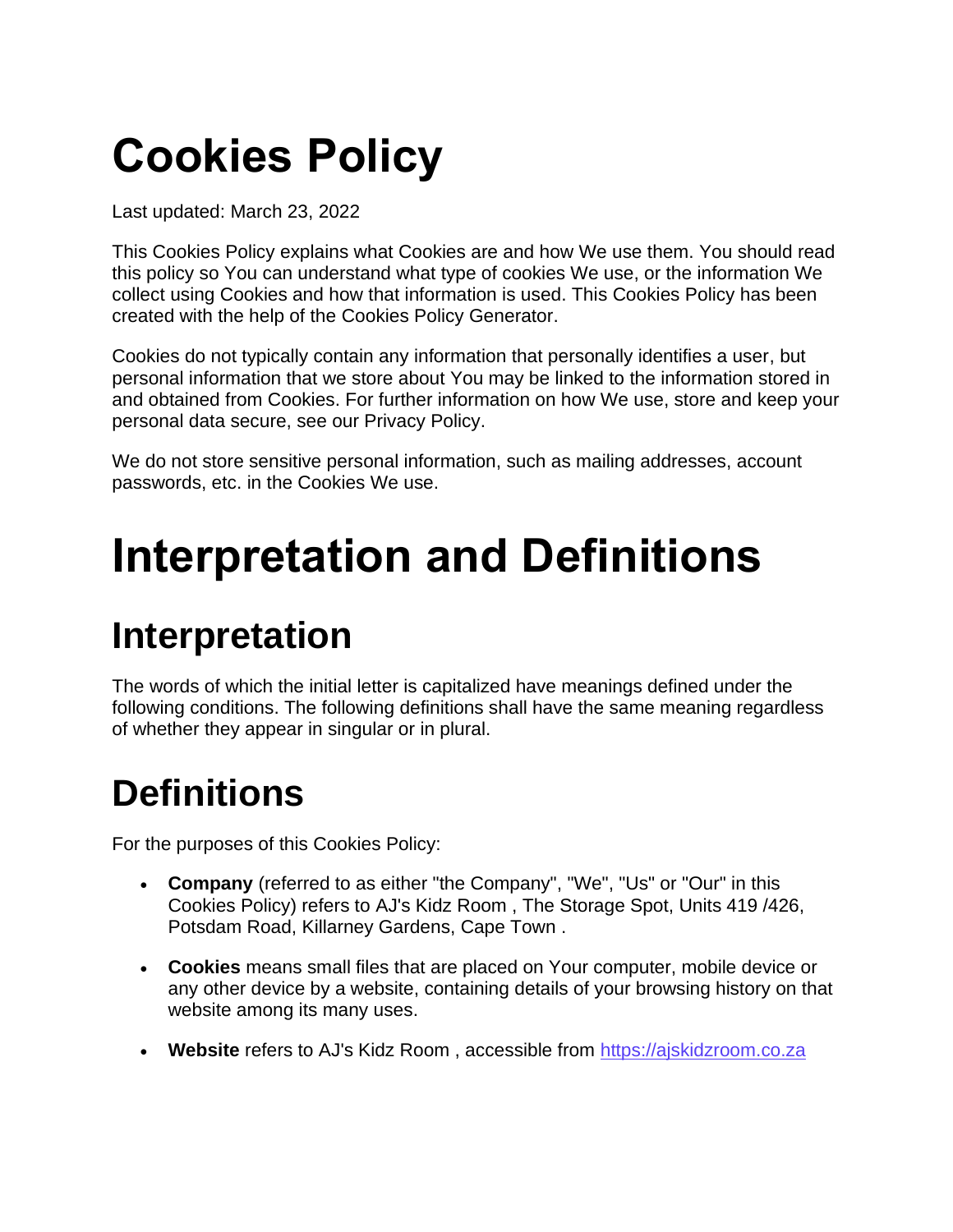• **You** means the individual accessing or using the Website, or a company, or any legal entity on behalf of which such individual is accessing or using the Website, as applicable.

## **The use of the Cookies**

### **Type of Cookies We Use**

Cookies can be "Persistent" or "Session" Cookies. Persistent Cookies remain on your personal computer or mobile device when You go offline, while Session Cookies are deleted as soon as You close your web browser.

We use both session and persistent Cookies for the purposes set out below:

#### • **Necessary / Essential Cookies**

Type: Session Cookies

Administered by: Us

Purpose: These Cookies are essential to provide You with services available through the Website and to enable You to use some of its features. They help to authenticate users and prevent fraudulent use of user accounts. Without these Cookies, the services that You have asked for cannot be provided, and We only use these Cookies to provide You with those services.

#### • **Functionality Cookies**

Type: Persistent Cookies

Administered by: Us

Purpose: These Cookies allow us to remember choices You make when You use the Website, such as remembering your login details or language preference. The purpose of these Cookies is to provide You with a more personal experience and to avoid You having to re-enter your preferences every time You use the Website.

### **Your Choices Regarding Cookies**

If You prefer to avoid the use of Cookies on the Website, first You must disable the use of Cookies in your browser and then delete the Cookies saved in your browser